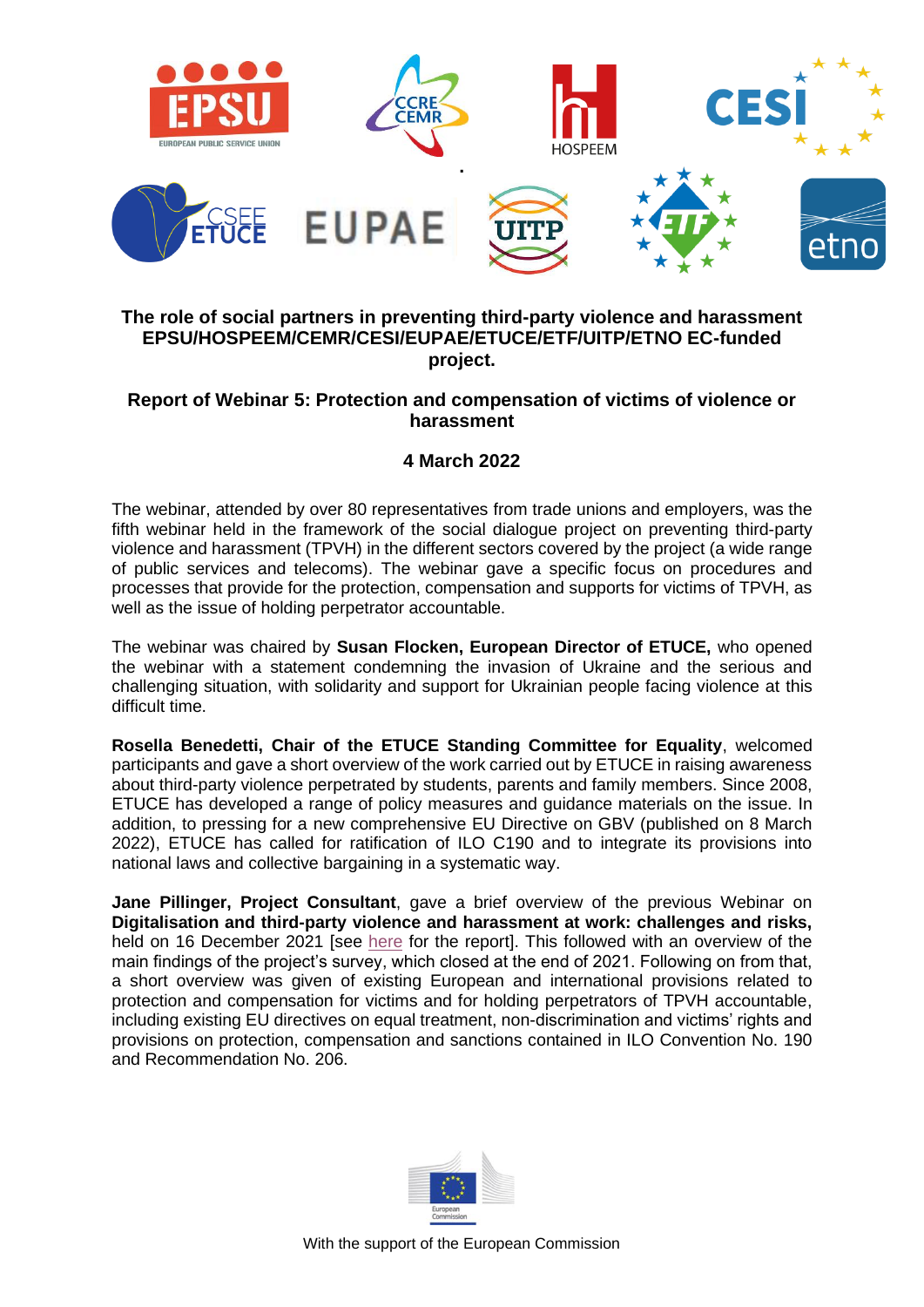**Dr Alessandra Menelao, UIL,** gave an overview of the UIL's innovative services provided through a network of "listening centres" (Centri di Ascolto UIL Mobbing e Stalking). These have been established across cities and towns in all regions in Italy to provide support to victims of all forms of violence and harassment. The services are provided to anyone regardless of union affiliation and whether they are working or not. The listening centres provide confidential legal and psychological support, and a safe space to victims to report and seek help. A process is followed, involving an interview, assessment and a plan with supports. Throughout this process communications aim to build trust and a non-judgemental and welcoming approach. This is important as many victims are unaware of their rights and there is a lot of shame and silence about the issue. Efforts are made to seek evidence of harassment in order for the centres to report cases. The listening centres work closely with support services for victims in the community.

Data collected by the centres shows that 66% of victims seeking help from the centres are women and 44% are men, with the largest number of cases in the 41 to 60 year old age groups. During the pandemic, cases of domestic violence increased significantly and there was a small increase in femicides, which have been at a consistently high level since data was first collected in 2017. A further instrument introduced under legislation passed in 2016 is paid leave for victims of domestic violence, although it has been hard for women to access the leave because of the need for certification. UIL has requested that the government simplify the process to make it more accessible to victims of domestic violence. The most recent government plan on violence against women provides a good framework, modelled on the Istanbul Convention; however, it needs to be operationalised. A major step in 2019 was the reform of the criminal code and the inclusion of actions of violence and harassment, including cyberbullying and the provision of psychological treatment for perpetrators.

**Kremena Dimitrova, FTTUB, Bulgaria** provided an overview of the CBAs in the transport sector and related provisions on victim support and compensation. In the last 14 years CBAs have been concluded in the municipal urban transport sector in the capital city and large cities. Agreements have also been signed with many companies in different transport sectors. For example, the 2014 sectoral agreement in urban transport has a chapter on violence at work and gender equality, which includes measures to manage psychosocial risks at work as part of a zero tolerance approach to all forms of violence at work. In addition, employers can pay compensation to an employee who has suffered injuries, and the employer has to implement procedures on violence and harassment at work, including an immediate internal investigation, adequate disciplinary measures, victim support and provision of mental health support and measures to prevent all forms of violence and harassment at work. These provisions are now included in most of the agreements in the transport sectors, and with a focus on prevention of and ways to address physical and psychological violence, as well as protections for victims of violence and harassment. In getting recognition of the problem, the union carried out surveys, campaigns, information sessions and roundtables and to raise awareness about the problem and to break the silence around violence against women.

Today UIL is campaigning for the ratification of C190 through a broad alliance with civil society. Good practices include the development of prevention programme, training for union members and managers, psychological support from professional counsellors, a database to record the number of incidents of violence, the importance of guaranteeing the confidentiality of victims, and identifying named confidential persons in the company that victims can turn to for advice and information. Women transport workers also took part in self-defence courses to learn how to defend themselves.

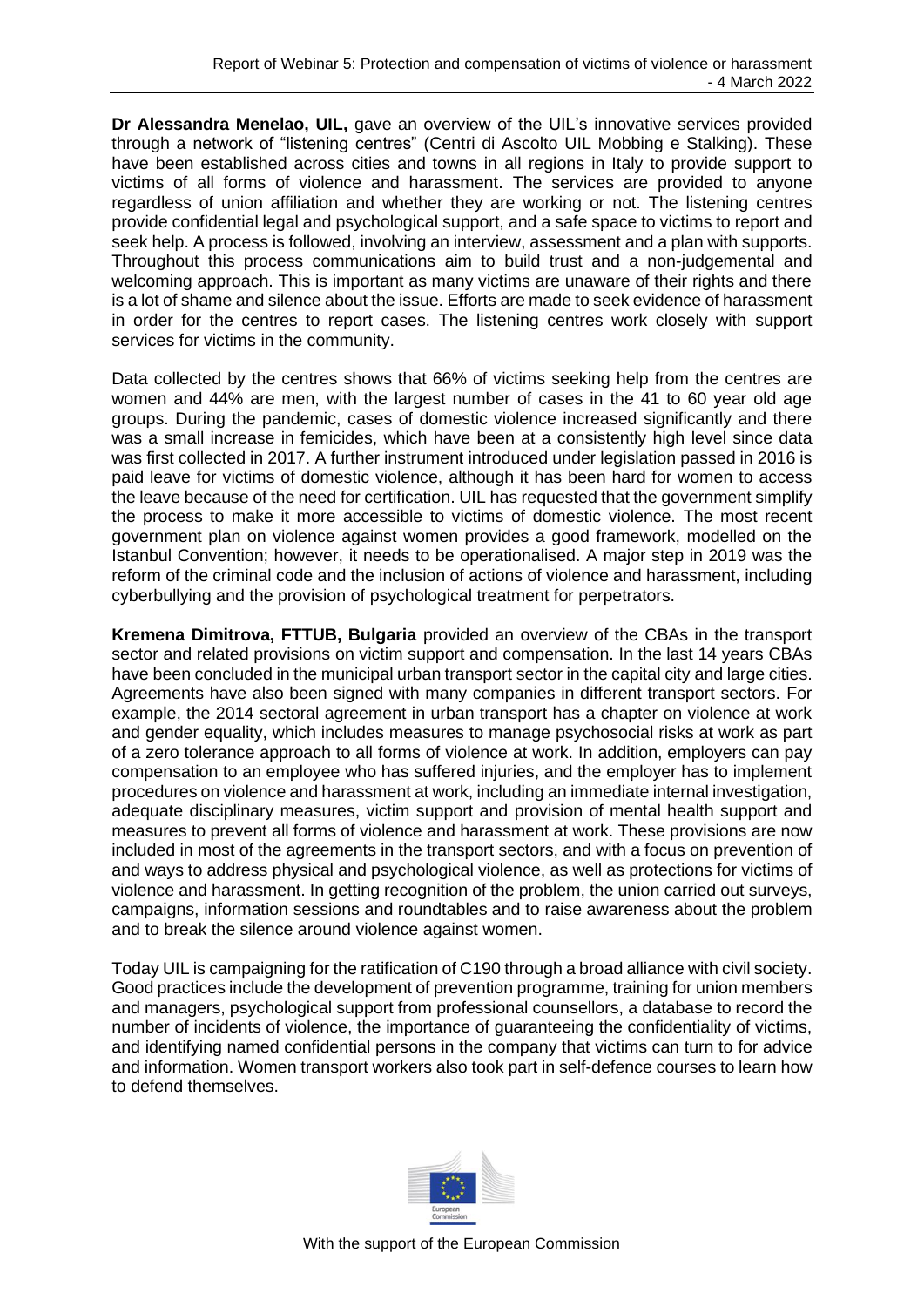**Prevention of violence and support for victims, Brigitte Ollier, Senior Advisor, UITP** which has 450 affiliates from transport operators and authorities. The first joint recommendation introduced nearly 15 years was in the field of insecurity in urban public transport. With recent increased levels of threats, anti-social behaviour, incivility and aggression associated with TPVH, including a worrying increase in TPVH during the Covid crisis, a new set of Recommendations was signed with the ETF in 2020. <sup>1</sup> This increase in TPVH not only impacts on the safety and well-being of workers it also affects the safety of passengers. The recommendations are action oriented. They cover prevention through awareness raising of workers, managers and passenger, such as communication campaigns for passengers and training on deescalating skills for workers. Close collaboration is recommended with police and justice institutions to ensure early intervention, including sanctions against offenders, and through engagement in civil dialogue with users, NGOs, media and schools to help prevent aggressive behaviours.

As well agreeing strategies and investments in technology and people to combat the problem, it is also important to have complaint procedures, collection of data and information about cases, along with reporting procedures that are accessible and simple to use. These are all important issues to address in preventing TPVH, so that there is safety for both workers and passengers. It is crucial also to ensure the balance between technological devices such as CCTV and people, recognising the importance of investment in people and to ensure the physical presence of people in patrolling public areas. Various provisions are included for recovery and the provision of psychological, legal and other support systems, management and union support, and phased return to work. Finally, all of the recommendations are to be addressed and implemented through company safety and health policies.

**Yordan Krasev, Bulgarian Teachers Union,** spoke about the union's successful lobbying to change the penal law in Bulgaria and the positive impact this had in reducing TPVH against teachers. The Trade union of Bulgarian Teachers is the largest TU in Bulgaria and has been a driver for reforms in education. Good cooperation exists through the Ministry of Education's Tripartite Council for Social Dialogue on improving the quality education in Bulgaria. In 2013 the union began lobbying for amendments to be made in the penal code, resulting in the change in the law in 2013. Article 131(2) of the law provides for the conviction of perpetrators of violence against teachers, amongst other professions, where bodily injury has taken place in the course of or in relation to carrying out his/her duties or functions. Prior to the change in the law a study carried out by the union found that 65% teachers suffered psychological violence and 2.5% physical violence, perpetrated by students and parents or relatives of students. Cases reduced dramatically after the change in the law.

In addition the union has carried out a range of actions to raise awareness, carry out research on cases of violence, training in dealing with and reacting to cases, and campaigns such as the "No to Violence" campaign which led to a petition being presented to government and the "For Kindness in the education" campaign. The union has lobbied for ratification of C190. Overall, with the Ministry of Education some measures have been implemented to reduce school-based TPVH, including training of 11 000 teachers on how to prevent aggression and to respond appropriately, long term prevention such as plans to increase extra-curricular activities in order to engage students' energy out of school, and training for teachers in social and emotional skills.

 $<sup>1</sup>$  Joint Recommendations of the European Social Partners in the urban public transport sector (UITP and ETF)</sup> on Combatting Violence and Insecurity in Urban Public Transport, 29 January 2020. [https://www.uitp.org/publications/uitp-etf-joint-recommendations-for-combating-violence-and-insecurity-on](https://www.uitp.org/publications/uitp-etf-joint-recommendations-for-combating-violence-and-insecurity-on-urban-public-transport/)[urban-public-transport/](https://www.uitp.org/publications/uitp-etf-joint-recommendations-for-combating-violence-and-insecurity-on-urban-public-transport/)